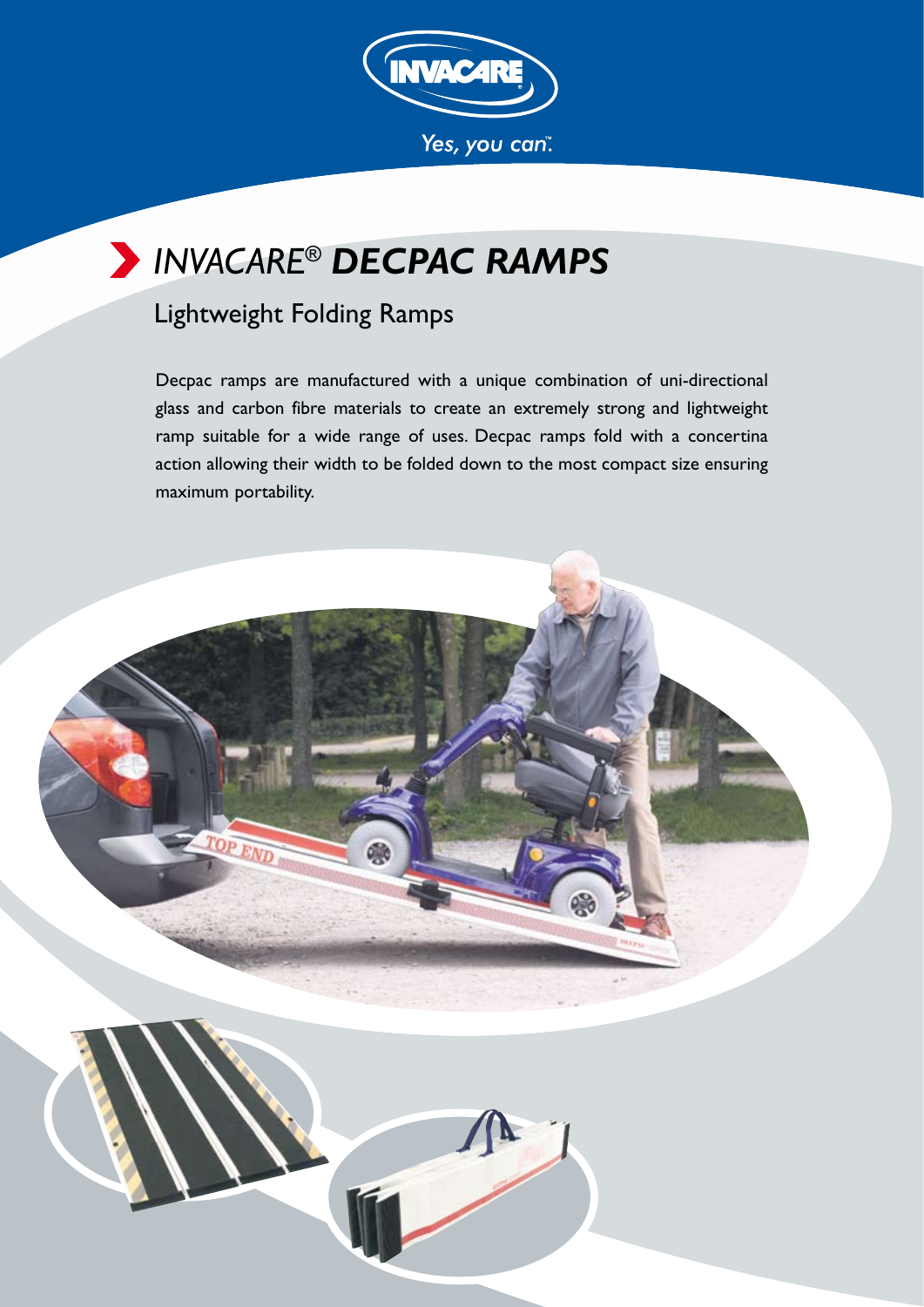# *Lightweight, simple to use, portable, safe, strong - Decpac ramps take up to 300kg.*

*Decpac lightweight folding ramps give you more mobility in seconds. The concertina folding action is layed out simply and easily to make light work of awkward steps and kerbs. In their folded position, the Personal or Multipurpose models are so compact, they can be easily carried on the back of the wheelchair or scooter with use of the optional carry bag. The other models will easily fit into the boot of a car in their folded position.* 







#### **PERSONAL**

The Personal model is a lightweight ramp that is very portable and makes access easier in and around the home or workplace. Ideal for climbing kerbs and similar obstacles.

#### **MULTIPURPOSE**

The Multipurpose ramp is designed to cope with a wider range of obstacles making it more suitable for commercial and travel situations. Longer and wider than the Personal version yet still very portable, the Multipurpose ramp is invaluable when venturing outdoors.





**PUBLIC TRANSPORT • SHOPS • HOTELS • HOME • OUTDOORS**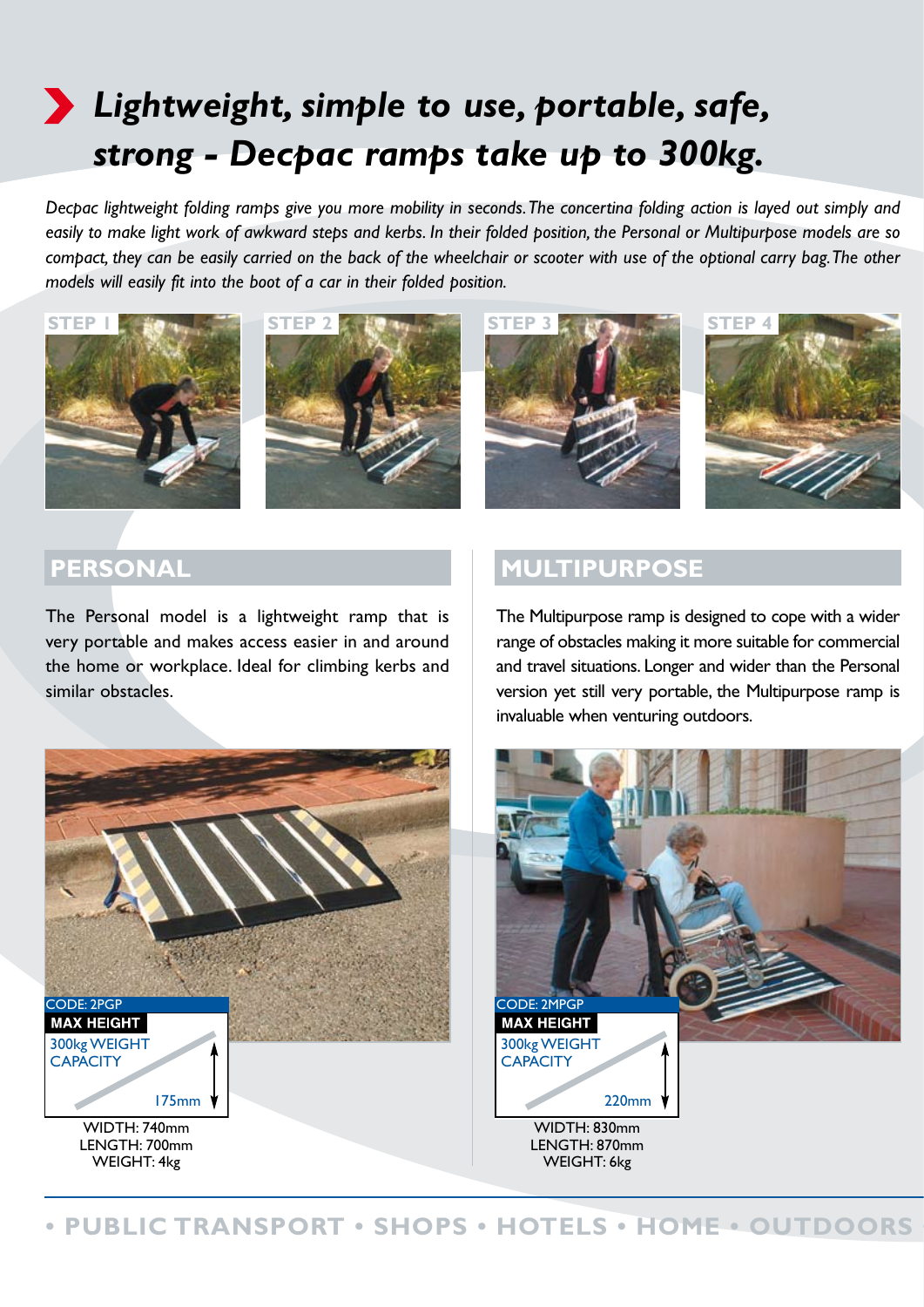#### **SENIOR RANGE**

The Senior range offers you a flexible variety of ramps to cope with obstacles from 225mm to 1000mm in height. As with the Personal and Multipurpose models each is remarkably lightweight and strong.



#### **edge barrier limiter RANGE**

The E.B.L (Edge Barrier Limiter) range has the added security of edge barriers. Available in different lengths to provide solutions to obstacles from 225mm to 1000mm in height. Particularly suited to providing instant access to buses, trains and buildings where a permanent ramp is impractical.

**• LIMITED 5 YEAR WARRANTY** 

Yes, you can".